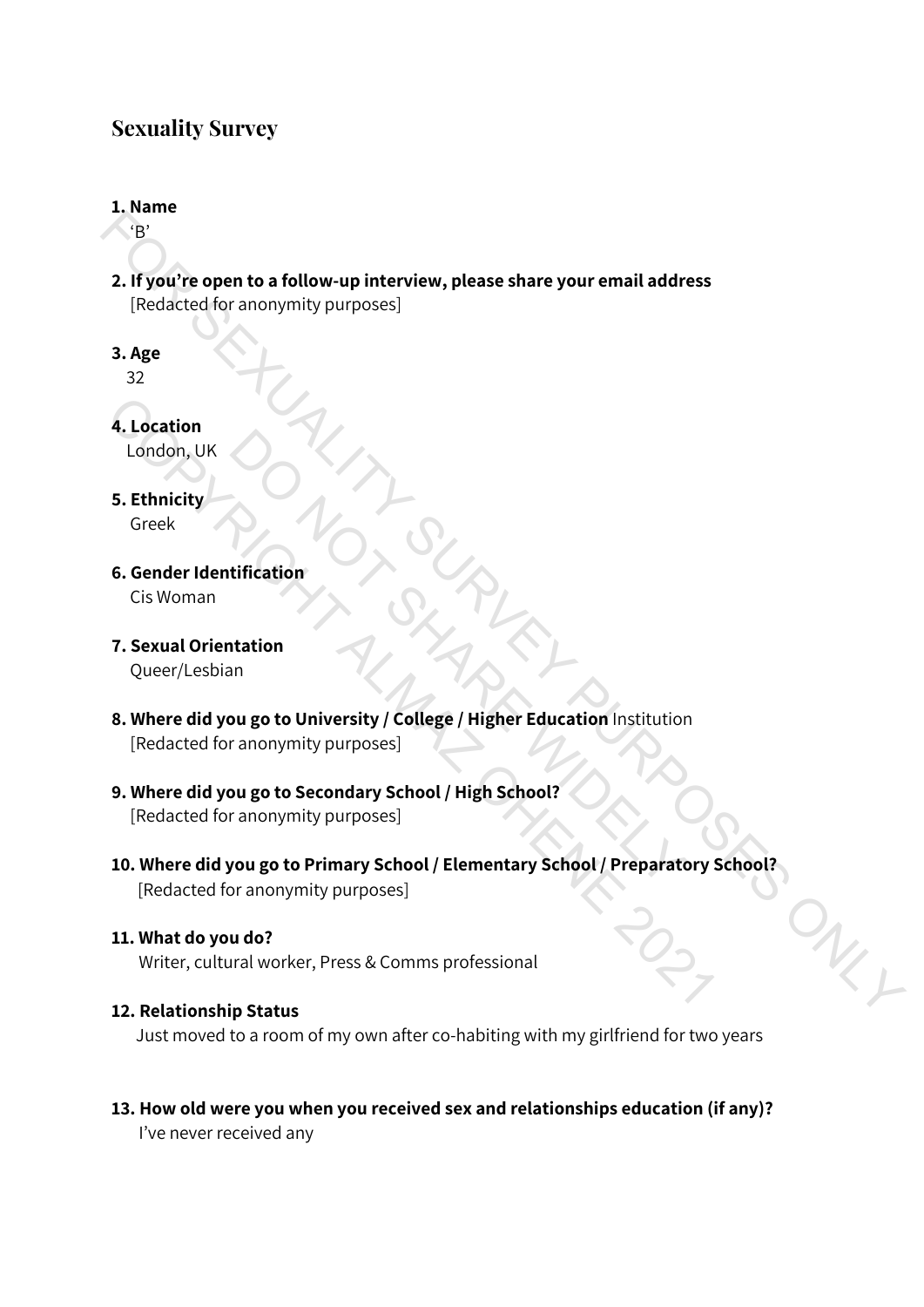- **14. Is there anything you can remember that sparked your sexual / intimate desires?** So many things it's hard to enumerate
- **15. Roughly, at what age were you when this happened and how did it feel?** I was 5–6 in the first relevant memory I can recall
- **16. How old were you when you had sex with someone else for the first time?** 17
- **17. How many significant relationships have you been in? (if a casual sexual dfdfarrangement was significant to you in some way, please do include those types of dfdfrelationships here!)?** I was 5-6 in the first relevant memory I can recall<br>
16. How old were you when you had sex with someone else for the first time?<br>
17. How many significant relationships have you been in? (if a casual sexual<br>
arrangement w

Five (I've counted more or less long-term 'important' relationships)

**18. Do you have guilt or shame around desire / sex / pleasure? Please explain why /** why not?

 No, but it took me many years to realise that I've always been attracted by women so I was suppressing myself due to internalised homophobia

#### **19. Do you enjoy sex?**

Yes

### **20. Please can you explain your answer to the above question**

I orgasm when I have sex without having to try hard to "achieve" it (this is what I was doing in previous sexual relationships with men)

- **21. If your answer to question 19. was "No", what is stopping you from enjoying sex?** N/A
- **22. How do you think your own sexuality is perceived by others (e.g. do you think** people perceive you as a sexual being? Do you think people see you as someone who is / isn't very into sex?) bunted more or less long-term 'important' relationships)<br> **e guilt or shame around desire / sex / pleasure? Please ex**<br>
ok me many years to realise that I've always been attracted<br>
sing myself due to internalised homophobi relationships here)]?<br>
The (I've counted more or less long-term 'important' relationships)<br>
Tive (I've counted more or less long-term 'important' relationships)<br>
18. Do you have guilt or shame around desire / sex / pleasur

People perceive me as a sexual being mainly in periods where I'm good with my sexuality (when I have sex without overthinking it)

- **23. Have you ever taken steps to gain more of an insight into your sexuality?** N<sub>o</sub>
- **24. If your answer to question 23. was "Yes" how useful was this?** N/A
- **25. Do you have children?**

No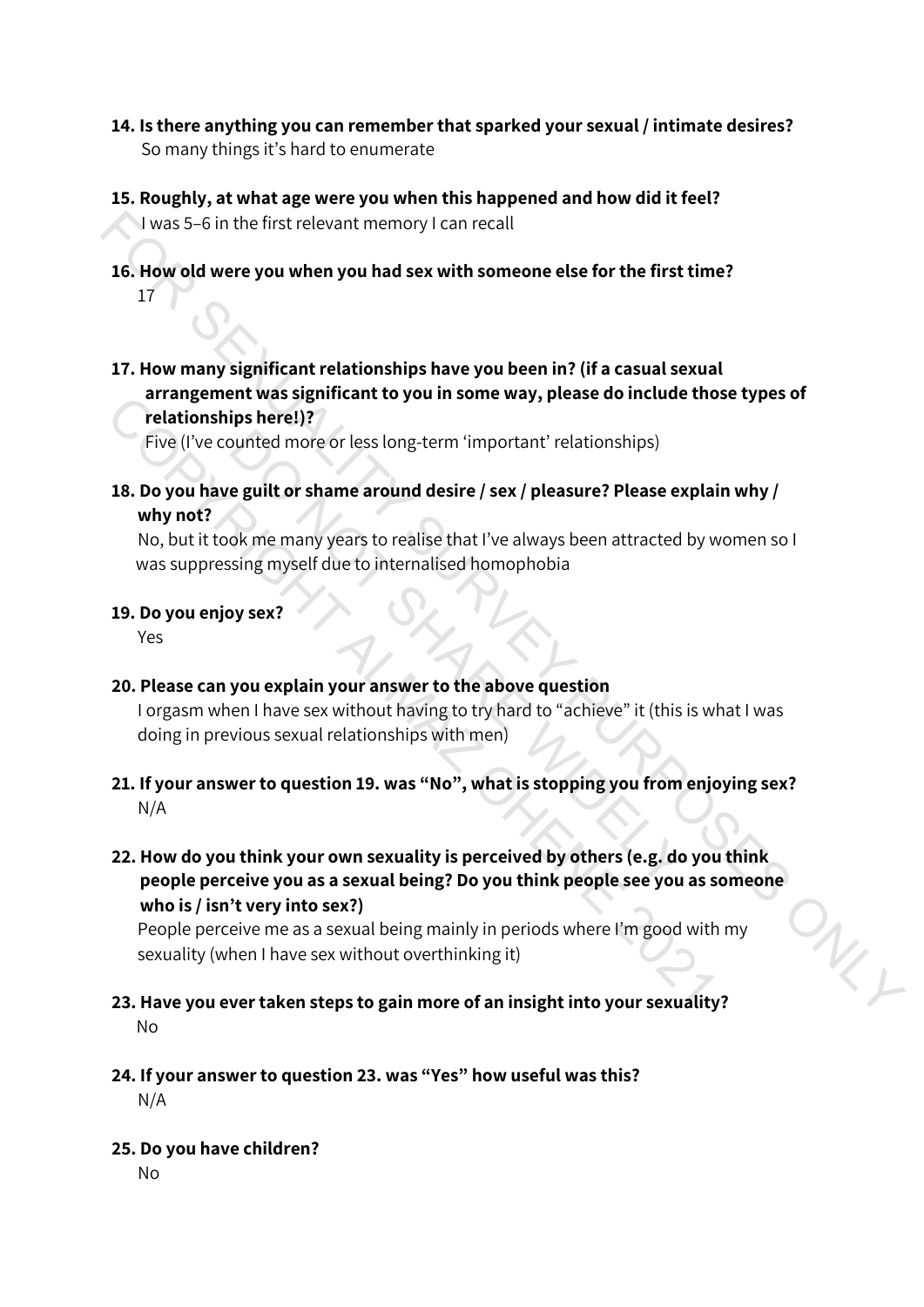# **26. If your answer to question 25. was "Yes", at what age did you first speak to them vxxabout sex and relationships (if at all)?**

N/A

**27. If your answer to question 25. was "No", do you think you'd like children in the** future?

 No. I don't want to be a mother but I'd be very glad to help raise kids (of a partner for example).

**28. Do you support compulsory sex and relationships education? Why? / Why not? NB. vxxThe 'Relationships and sex education (RSE) and health education' curriculum** became compulsory for all schools in the UK from September 2020. 27. If your answer to question 25. was "No", do you think you'd like children in the<br>
No. (1607)<br>
Note that the second the but I'd be very glad to help raise kids (of a partner for<br>
Note that the children in the children i

 Yes in theory but it's very important to me to be taught from the "right" people, otherwise it can be quite damaging. I haven't read the curriculum vet. by but it's very important to me to be taught from the "right"<br>can be quite damaging. I haven't read the curriculum yet.<br>Comments that come to mind? Do share!<br>O Say is so good! Very insightful and interesting, I'm a major<br> The Neature compulsory for all schools in the UK from September 2020.<br>
Yes in theory but it's very important to me to be taught from the "right" peo<br>
otherwise it can be quite damaging. I haven't read the curriculum yet.<br>

# **29. Any other comments that come to mind? Do share!**

She Dares To Say is so good! Very insightful and interesting, I'm a major fan.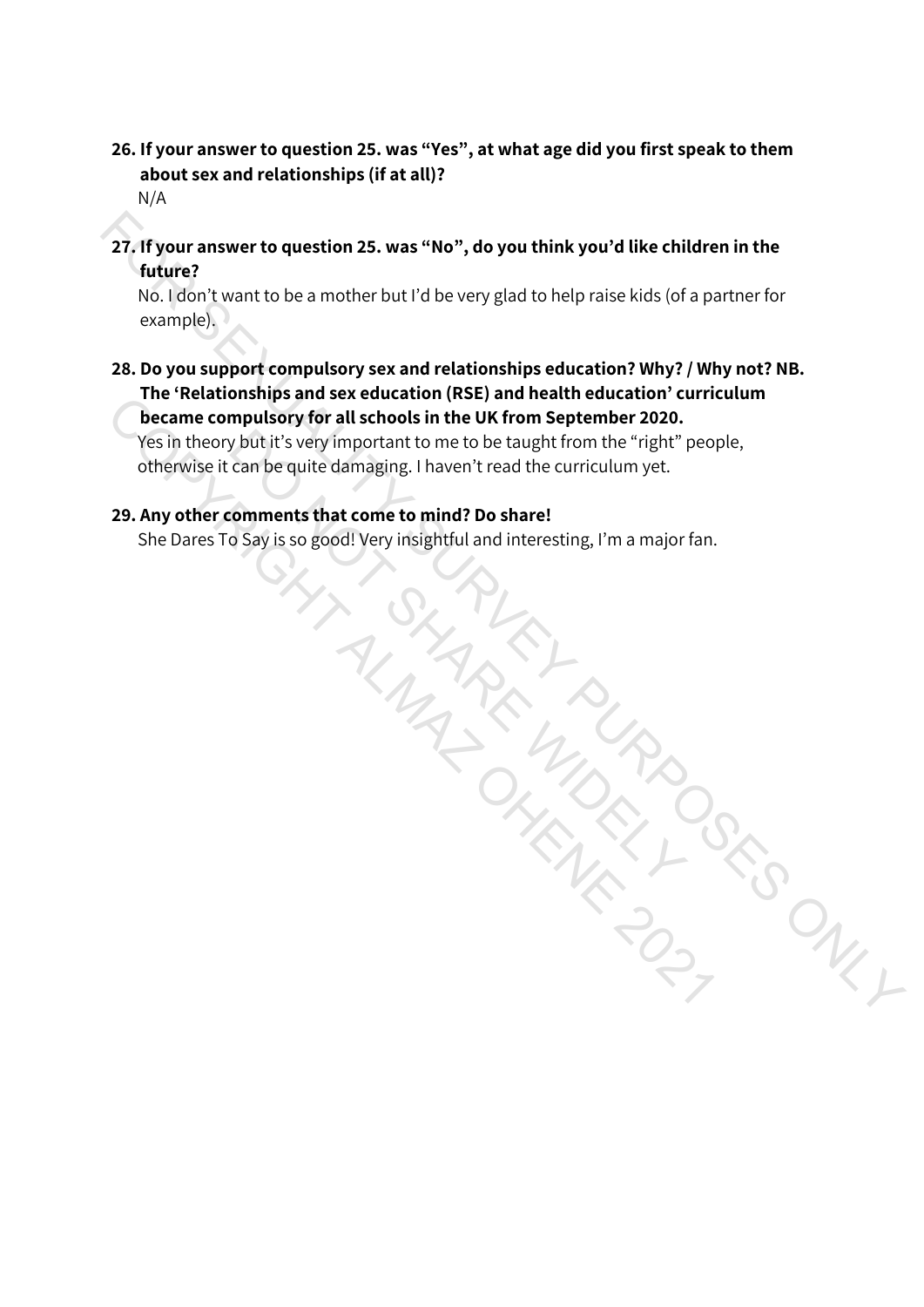### **1. Name**

Almaz

**2. If you're open to a follow-up interview, please share your email address** N/A

# **3. Age**

32

# **4. Location**

Appolonia City, Ghana

## **5. Ethnicity**

Mixed Black West African and White British

**6. Gender Identification** Female (she/her)

### **7. Sexual Orientation**

"Pansexual" is probs the term that's closest

- **8. Where did you go to University / College / Higher Education** Institution University of Southampton, UK Shana<br>
La African and White British<br>
Cation<br>
(Controller British<br>
Shana<br>
(Controller British<br>
Shang Wildelm British<br>
Shang Wildelm British<br>
Shang Wildelm British<br>
Fanshawe School, UK<br>
Tanshawe School, UK ocation<br>
spolonia City, Ghana<br>
thnicity<br>
ixed Black West African and White British<br>
ender Identification<br>
male (she/her)<br>
exual Orientation<br>
"Ansexual Ties Toos the term that's closest<br>
Ihere did you go to University / Col
- **9. Where did you go to Secondary School / High School?** Dronfield Henry Fanshawe School, UK
- **10. Where did you go to Primary School / Elementary School / Preparatory School?** St Andrews Primary School, UK Fyou're open to a follow-up interview, please share your email address<br>V/A<br>W/A<br>2<br>2<br>2<br>coation<br>ppolonia City, Ghana<br>standard Black West African and White British,<br>sender Identification<br>where did you go to University / Colleg

# **11. What do you do?**

Multi-disciplinary Writer and Creative

### **12. Relationship Status**

Single.

For the last six months I've not been dating/sleeping with anyone, which is the longest I've ever gone in my adult life in without partnered physical intimacy. It can sometimes feel like a significant part of my selfhood has retreated and I'm still unsure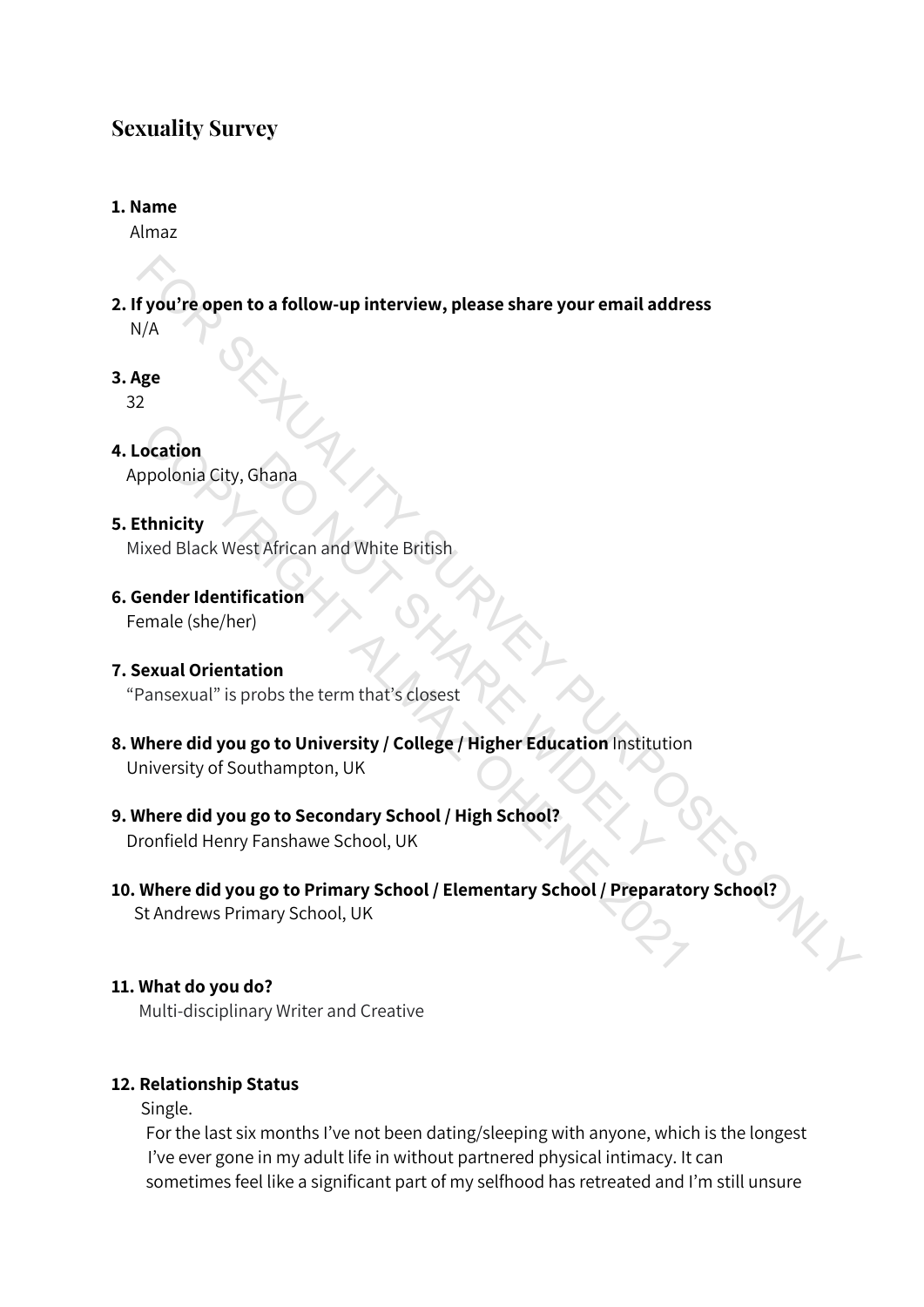as to how other parts of me can ultimately fill the gap. The lack of touch has been incredibly hard for me, and I've had to give myself space to grieve for that loss.

I'd like to think that I'm open to being in some form of committed partnership, but since making a conscious decision back in October to take myself out of the that marketplace to focus on my own healing and growth, I've been fairly content in my alonement.

- **13. How old were you when you received sex and relationships education (if any)?** 10 or 11 (in the final year of primary school). Had already been given a Where Do Babies Come From book by my mum at the age of 7. I read it with interest and astonishment. And took it to school to show all my friends. From what I remember they were interested and astonished too.
- **14. Is there anything you can remember that sparked your sexual / intimate desires?** \*That\* Jack and Rose scene in Titanic.
- 15. Roughly, at what age were you when this happened and how did it feel? About 9. I got a fluttery feeling in my tummy and couldn't look away, but also was confused as it seemed that in the film it was something that they weren't supposed to be doing. But they seemed to really like it, and were brought closer together by doing the things they did in the car. alonement.<br>
How old were you when you received sex and relationships education (if any)?<br>
How old were you when you received sex and relationships education (if any)?<br>
Do or 11 (in the final year of primary school). Had al ing you can remember that sparked your sexual / in<br>
ind Rose scene in *Titanic*.<br>
hat age were you when this happened and how did<br>
fluttery feeling in my tummy and couldn't look away,<br>
seemed that in the film it was someth The Mew many significant relationships have you been in?<br>
That" Jack and Rose scene in *Titanic*.<br>
Is there anything you can remember that sparked your sexual / intin<br>
"That" Jack and Rose scene in *Titanic*.<br>
Roughly, at

**16. How old were you when you had sex with someone else for the first time?** One week shy of 19.

### **17. How many significant relationships have you been in?**

 $U$ rm $\ldots$ 

Romantic involvements, 2. Significant sexual arrangements, like, maybe 7, so probs 9. Fulfilling hook-ups, around 50. Dozens of encounters which were a complete waste of everyone's time too.

## **18. Do you have guilt or shame around desire / sex / pleasure? Please explain why /** why not?

 No. But as a teen I sometimes tried to initiate sexual encounters with the peers that I fancied. I was often met with fear and confusion, which then led to a bit of shame. But when I left school I found lots peeps who were interested in sharing sexual pleasure with me. The last time I felt guilt around desire / sex / pleasure was in 2007.

#### **19. Do you enjoy sex?**

Absolutely, 100%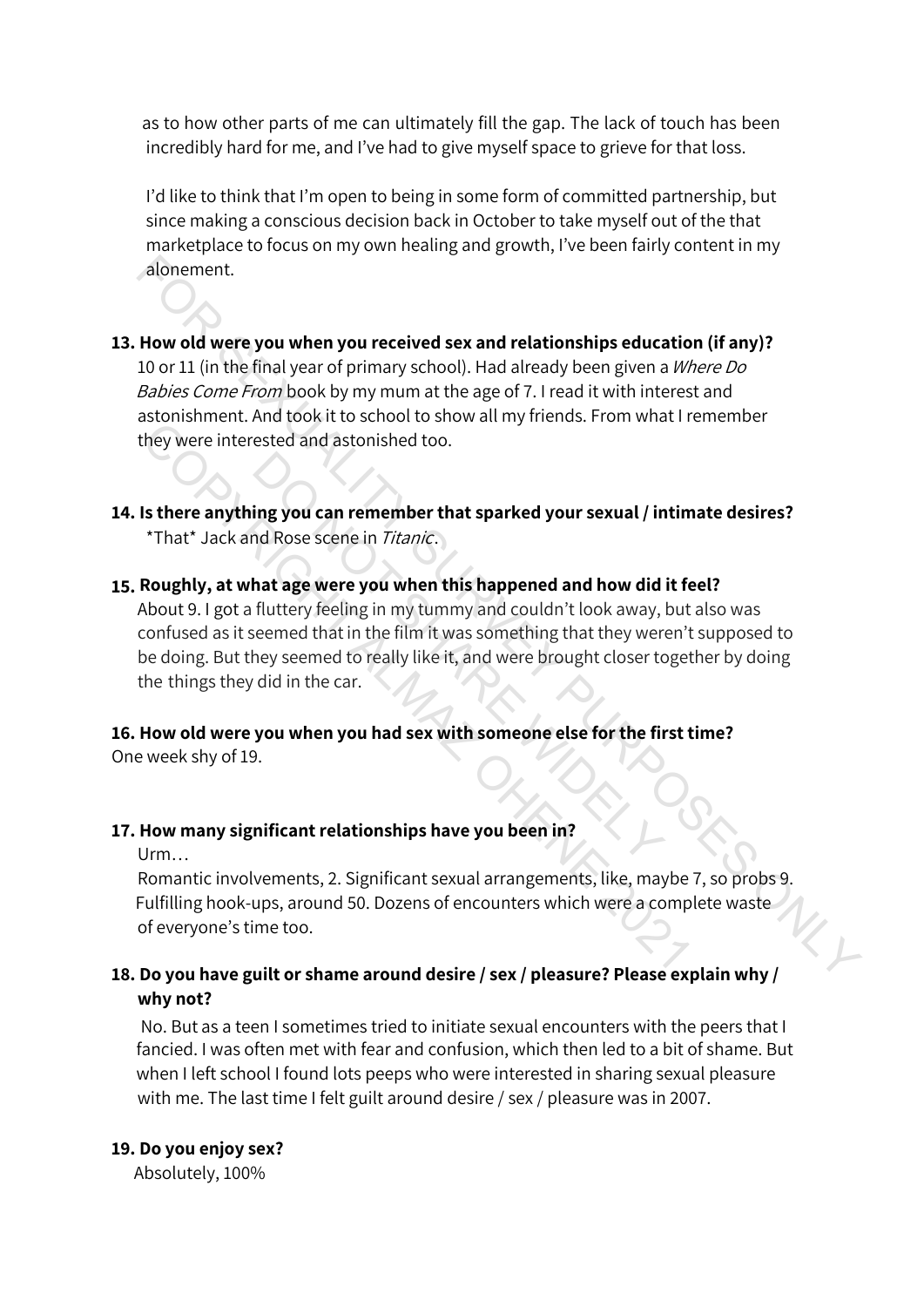### **20. Please can you explain your answer to the above question**

I believe that we all have an tremendous capacity for pleasure, but sadly, the weight of conservative social norms and existing sexual scripts have done a good job of preventing us from fully enjoying this innate part of ourselves. I think I'm really lucky in that I was able to shake off all that baggage at the beginning of my sexual career. I've had many truly transcendental physical experiences and hope that others have, too.

# **21. If your answer to question 19. was "No", what is stopping you from enjoying sex? N/A**

**22. How do you think your own sexuality is perceived by others (e.g. do you think** people perceive you as a sexual being? Do you think people see you as someone who is / isn't very into sex?)

Because of my work, I'm perceived as someone who's very into sex, which is true. But sometimes it can feel like there's lots of pressure to be "excellent" at sex. Sometimes I can be really turned on and attracted to someone, but the energy between us is somehow a bit off, so the physicality can feel forced rather, than natural and flowing. had many truly transcendental physical experiences and hope that others have, too.<br>
If your answer to question 19. was "No", what is stopping you from enjoying sex?<br>
N/A<br>
How do you think your own sexualteing? Do you think work, I'm perceived as someone who's very into sex, we set from feel like there's lots of pressure to be "excellent" at rned on and attracted to someone, but the energy bet off, so the physicality can feel forced rather, t who is / isn't very into sex?)<br>
Because of my work, I'm perceived as someone who's very into sex, which<br>
shown the sixted as someone who is very into sex, which<br>
shown the sixted of my work, I'm perceived as someone who's

**23. Have you ever taken steps to gain more of an insight into your sexuality?**

Yes. In 2019, I attended a three-hour group Tantra workshop with someone I was dating.

## **24. If your answer to question 23. was "Yes" how useful was this?**

It was a wonderfully eye-opening experience and was more about intuition, intention **vx** and authentic communication, than physical intimacy.

### **25. Do you have children?**

No

**26. If your answer to question 25. was "Yes", at what age did you first speak to them vxxabout sex and relationships (if at all)?**

N/A

**27. If your answer to question 25. was "No", do you think you'd like children in the** future?

Yes, but I'm not sure how it would be possible within the current confines of monoheteronormativity.

# **28. Do you support compulsory sex and relationships education? Why? / Why not? NB. vxxThe 'Relationships and sex education (RSE) and health education' curriculum** became compulsory for all schools in the UK from September 2020.

Yes. However... Despite the three-year drafting process (which saw input from a public consultation where over 40,000 people contacted the Department for Education)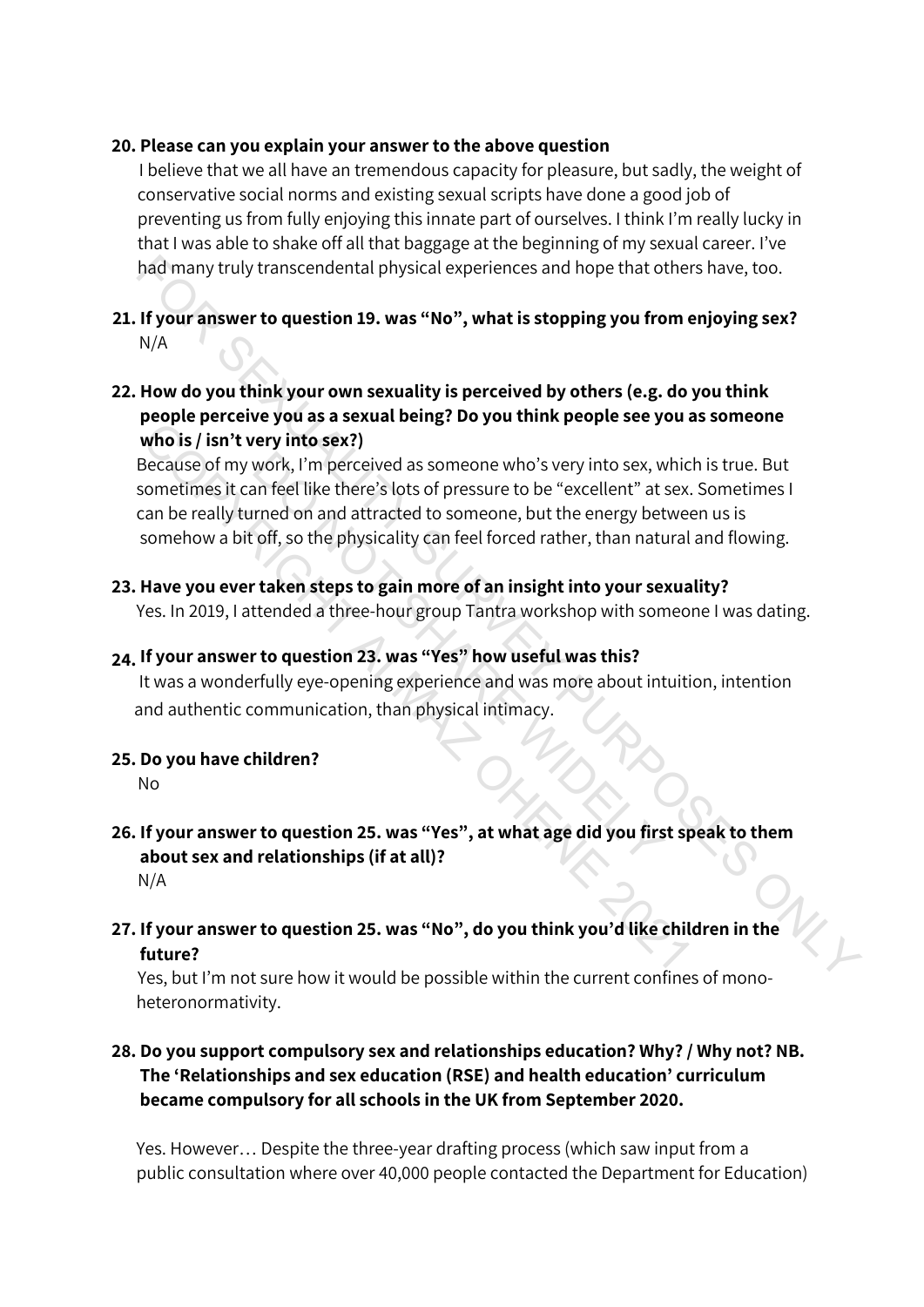the new curriculum still gives undue precedence to the marriage model centred in Western Anglo-based cultures.

The catalyst for its update was a campaign run by Laura Bates (of Everyday Sexism fame), one of the most influential UK voices on sexism<sup>i</sup>. However, as always the way when it comes to British changemakers her activism has centred voices like hers: Bates is a privileged, Caucasian, University of Cambridge alumna. I can't help but imagine what the curriculum could look like if alternative sexual identities and sexual experiences weren't minoritised by the elites. Is a privileged, Caucasian, University of Cambridge alumna. I can't help but imagine<br>what the curriculum could look like if alternative sexual identities and sexual<br>experiences weren't minorities du ythe elites.<br>Any other

## **29. Any other comments that come to mind? Do share!**

Everyone should have more solo sex! Obligatory caveat: But not so much that it becomes a problem.

<sup>i</sup> The Everyday Sexism Project is a website founded on 16 April 2012 by Laura Bates, a British feminist writer. The aim of the site is to document examples of sexism from around the world. Entries are submitted directly to the site, or by email or tweet.<https://everydaysexism.com/> [accessed February 17 2021] OT SITE Everyday Sexism Project is a website founded on 16 April 2012 by Laura Bates, a British<br>Everyday Sexism Project is a website founded on 16 April 2012 by Laura Bates, a British<br>Ide, or by email or tweet. <https://everydayse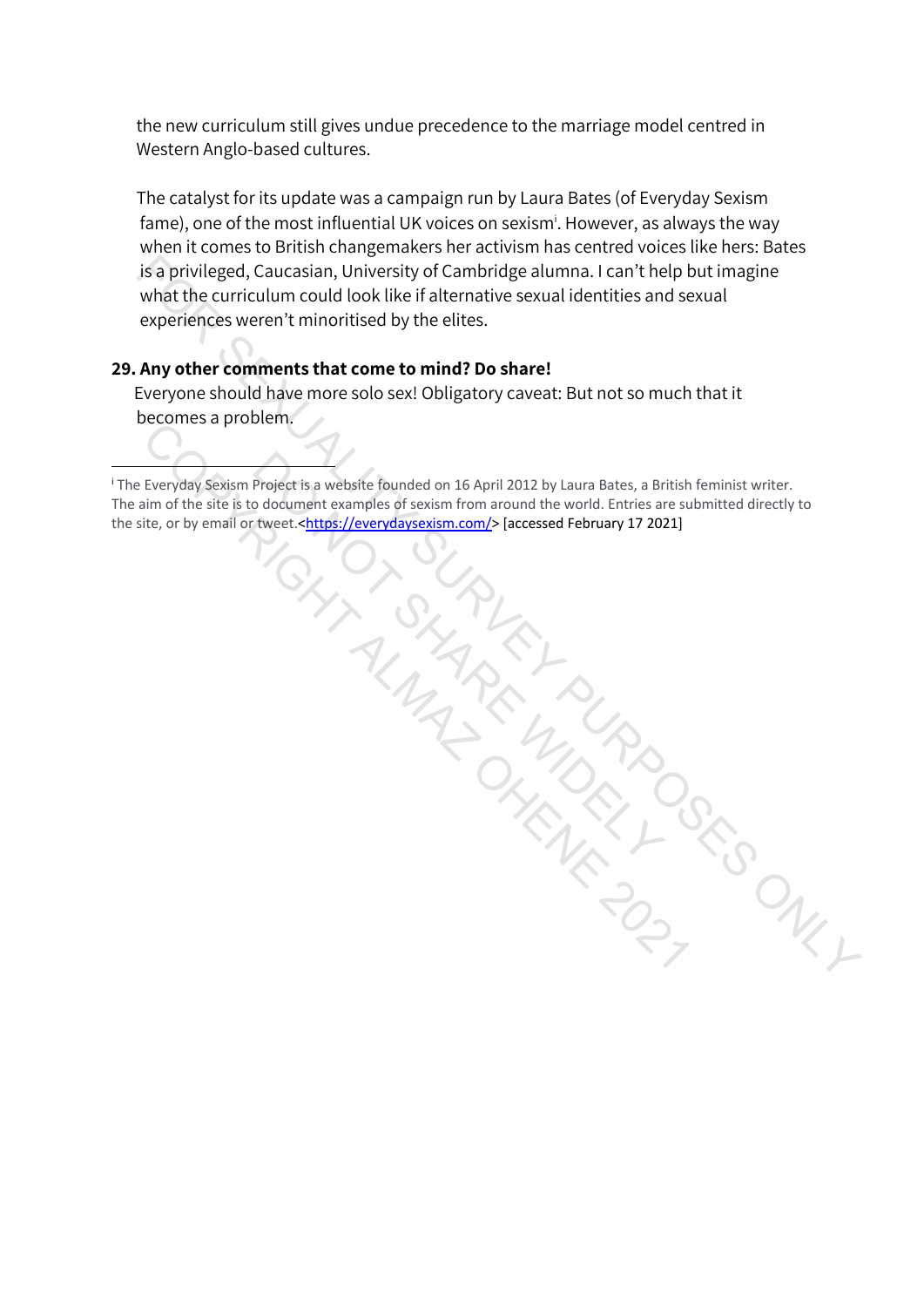### **1. Name**

 $\langle C \rangle$ 

- **2. If you're open to a follow-up interview, please share your email address** [Redacted for anonymity purposes]
- **3. Age**

38

**4. Location**

London, UK

**5. Ethnicity** White British (1/4 GRIT)

- **6. Gender Identification** Male
- **7. Sexual Orientation** Straight
- **8. Where did you go to University / College / Higher Education** Institution [Redacted for anonymity purposes] (1/4 GRIT)<br>
(1/4 GRIT)<br>
tification<br>
ou go to University / College / Higher Education Institution<br>
ranonymity purposes]<br>
you go to Secondary School / High School?<br>
you go to Primary School / Elementary School / Preparato<br>
p

# **9. Where did you go to Secondary School / High School?**

[Redacted for anonymity purposes]

- **10. Where did you go to Primary School / Elementary School / Preparatory School?** [Redacted for anonymity purposes] 2. If you're open to a follow-up interview, please share your email address<br>
FRedacted for anonymity purposes]<br>
3. Age<br>
3. Ucation<br>
1. Conder Identification<br>
1. Conder Identification<br>
1. Conder Identification<br>
1. Sexual Or 4. Location<br>
London, UK<br>
S. Ethnicity<br>
White British (1)4 GRIT)<br>
6. Gender Identification<br>
Male<br>
7. Sexual Orientation<br>
Straight<br>
8. Where did you go to University / College / Higher Education Institution<br>
[Redacted for an
	- **11. What do you do?** Brand storytelling
	- **12. Relationship Status**

Single

**13. How old were you when you received sex and relationships education (if any)?** Very basic at primary 6/7 maybe?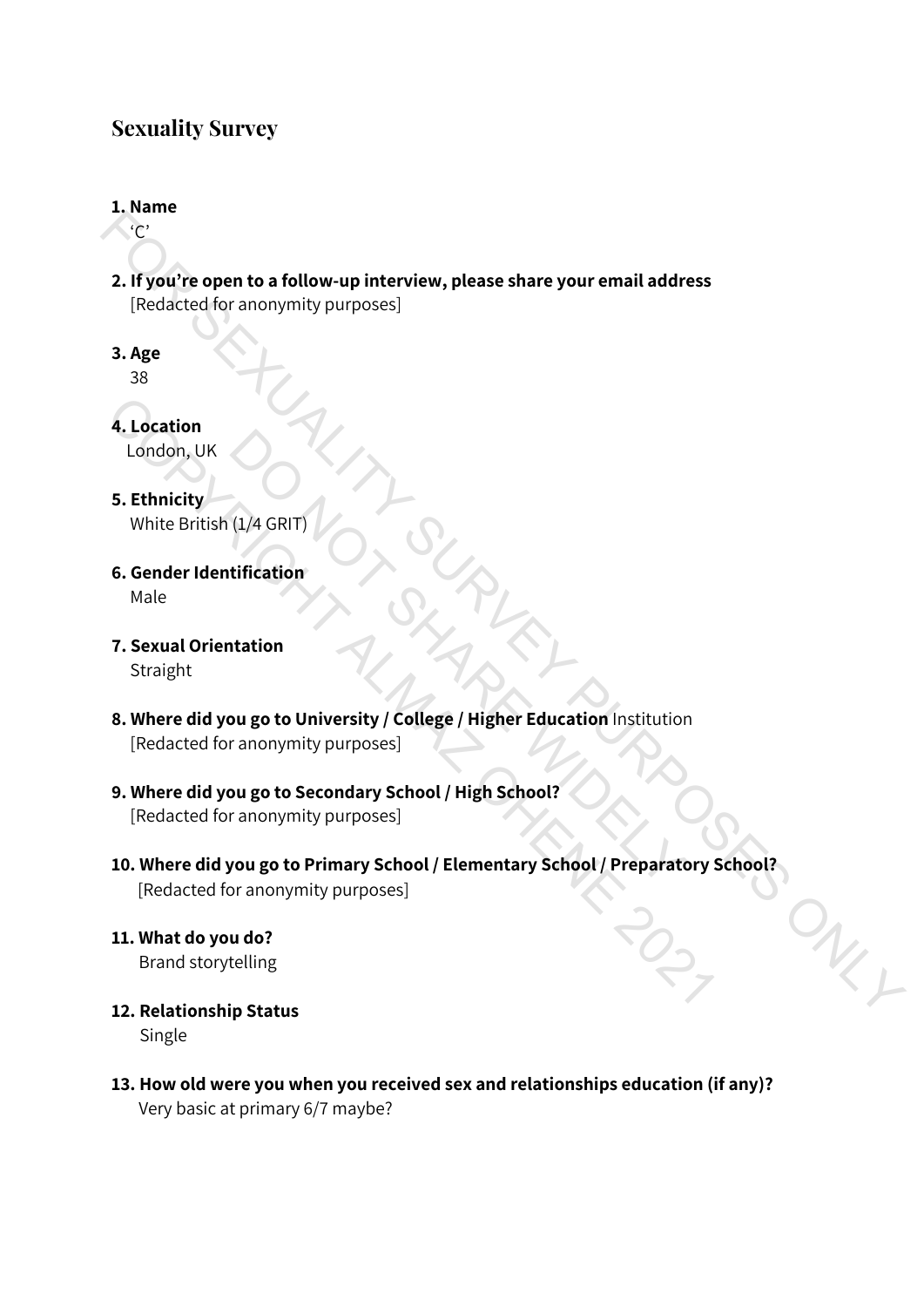**14. Is there anything you can remember that sparked your sexual / intimate desires? dfd e.g. a certain person / a film / a song / an advert?**

This art house short porn film that was on channel 4 late at night when I was 13 about a motorcycle that is possessed by an ancient t African spirit that makes love with its rider but also becomes jealous of them

- **15. Roughly, at what age were you when this happened and how did it feel?** 13 very aroused
- **16. How old were you when you had sex with someone else for the first time?** 15
- **17. How many significant relationships have you been in? (if a casual sexual**  arrangement was significant to you in some way, please do include those types of **dfdfrelationships here!)?** but also becomes jealous of them<br>
15. Roughly, at what age were you when this happened and how did it feel?<br>
13 very aroused<br>
15 very aroused<br>
15. How many significant relationships have you been in? (if a casual sexual<br>
1 significant relationships have you been in? (if a casual se<br>ent was significant to you in some way, please do include<br>ips here!)?<br>elationships, probably a similar number of other more casua<br>cant in their own way<br>e guilt or 15<br>
15<br>
17. How many significant relationships have you been in? (if a casual sexual<br>
arrangement was significant to you in some way, please do include the<br>
relationships here!)?<br>
6 serious relationships, probably a simila

6 serious relationships, probably a similar number of other more casual ones that were significant in their own way

**18. Do you have guilt or shame around desire / sex / pleasure? Please explain why /**  why not?

Not so much anymore. Feel like I've worked thorough a lot

### **19. Do you enjoy sex?**

Yes

# **20. Please can you explain your answer to the above question**

But in many casual encounters it's not that fulfilling. It's best when there's ar emotional, mental, spiritual connection

- **21. If your answer to question 19. was "No", what is stopping you from enjoying sex?** N/A
- **22. How do you think your own sexuality is perceived by others (e.g. do you think**  people perceive you as a sexual being? Do you think people see you as someone who is / isn't very into sex?)

I think people see me as popular with women and a man about town but to some of my more kink positive friends are surprised I haven't gone as far as them in some areas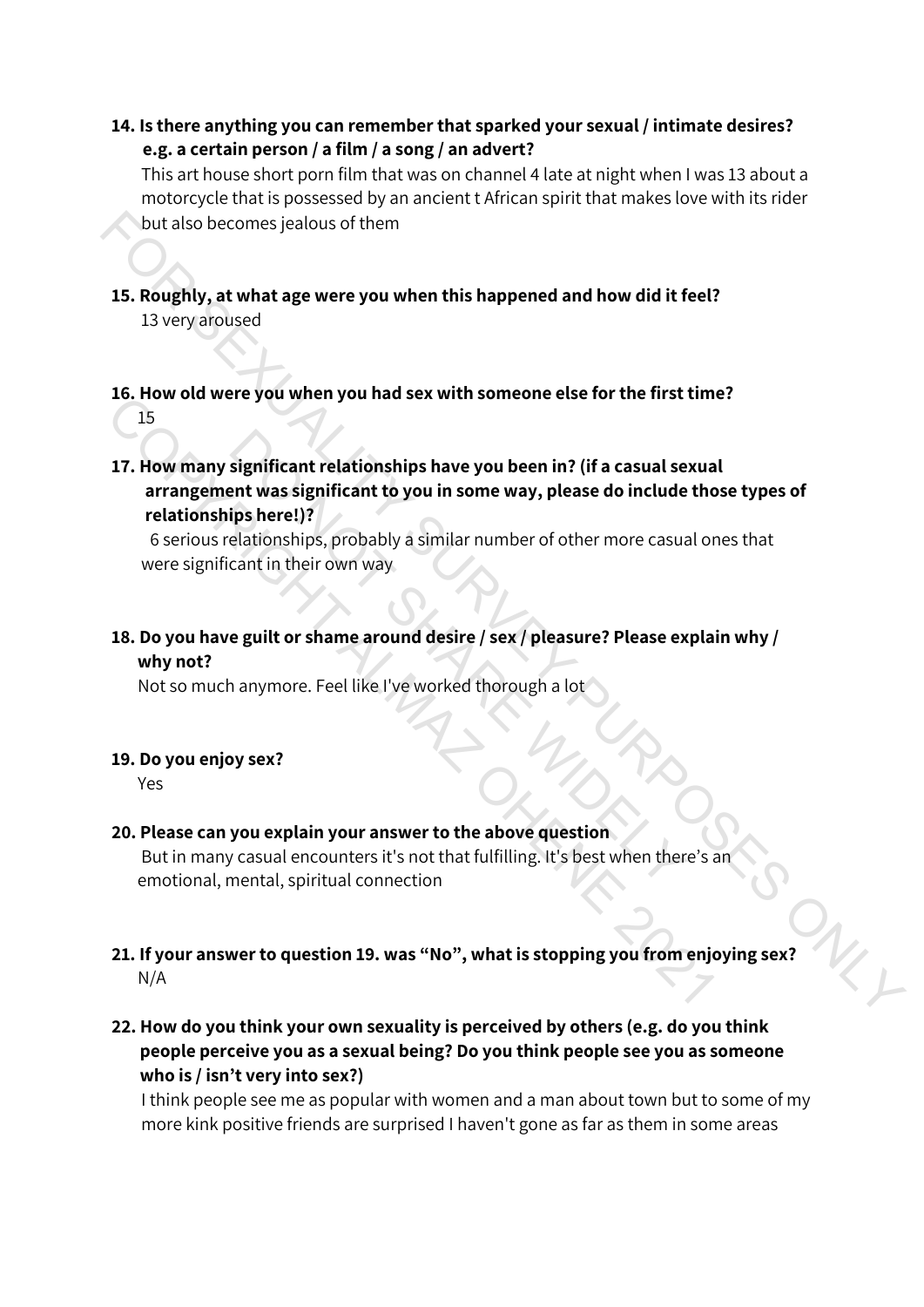- **23. Have you ever taken steps to gain more of an insight into your sexuality?** Yes
- **24. If your answer to question 23. was "Yes" how useful was this?**  Very useful and I enjoyed intimacy more
- **25. Do you have children?**

No

**26. If your answer to question 25. was "Yes", at what age did you first speak to them vxxabout sex and relationships (if at all)?**

N/A

**27. If your answer to question 25. was "No", do you think you'd like children in the**  future?

Yes I'd love to be father with the right person and it's a high priority for me

**28. Do you support compulsory sex and relationships education? Why? / Why not? NB. vxxThe 'Relationships and sex education (RSE) and health education' curriculum**  became compulsory for all schools in the UK from September 2020. Very useful and l enjoyed intimacy more<br>
25. Do you have children?<br>
No<br>
26. Hyour answer to question 25. was "Yes", at what age did you first speak to them<br>
about sex and relationships (if at all)?<br>
N/A<br>
27. Hyour answer Wer to question 25. was "No", do you think you'd like chi<br>to be father with the right person and it's a high priority for n<br>port compulsory sex and relationships education? Why?<br>onships and sex education (RSE) and health e 27. If your answer to question 25. was "No", do you think you'd like childre<br>future?<br>Yes I'd love to be father with the right person and it's a high priority for me<br>28. Do you support compulsory sex and relationships educ

Yes having none is harmful IMHO

**29. Any other comments that come to mind? Do share!**

N/A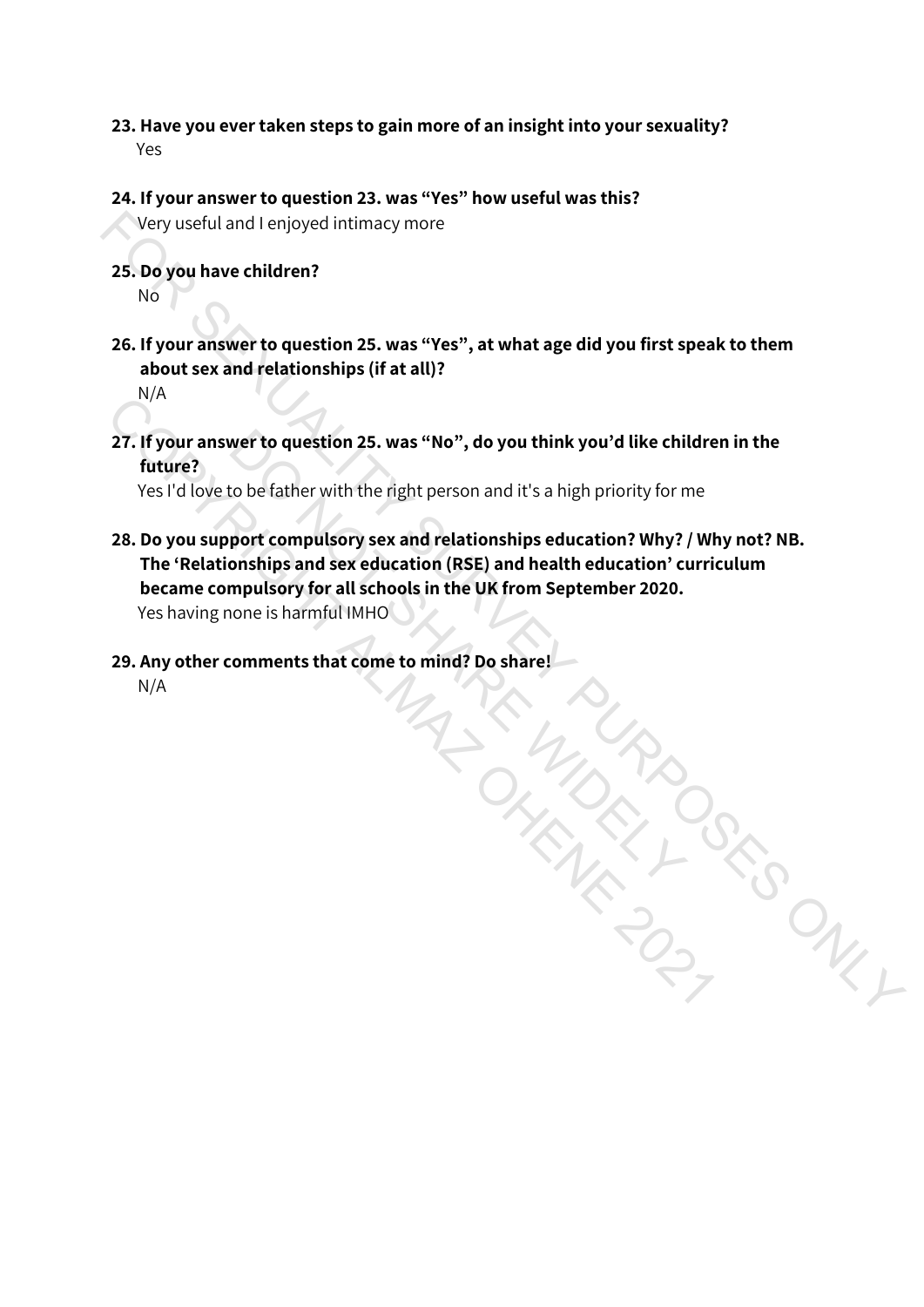### **1. Name**

'D'

- **2. If you're open to a follow-up interview, please share your email address** [Redacted for anonymity purposes]
- **3. Age**

25

**4. Location**

Accra, Ghana

**5. Ethnicity**

Ewe & Fante

**6. Gender Identification**

Cis Male

- **7. Sexual Orientation** Gay
- **8. Where did you go to University / College / Higher Education** Institution [Redacted for anonymity purposes] Microsofter<br>
Microsofter Education<br>
Du go to University / College / Higher Education Institution<br>
Tranonymity purposes<br>
Jou go to Secondary School / High School?<br>
Tranonymity purposes<br>
Du go to Primary School / Elementary

# **9. Where did you go to Secondary School / High School?**

[Redacted for anonymity purposes]

- **10. Where did you go to Primary School / Elementary School / Preparatory School?** [Redacted for anonymity purposes] FOR SEXUALITY SURVEY PURPOSES ONLY 4. Location<br>
Accra, Ghana<br>
5. Ethnicity<br>
Ewe & Fante<br>
6. Gender Identification<br>
Cis Male<br>
7. Sexual Orientation<br>
(Gy)<br>
8. Where did you go to University / College / Higher Education Institution<br>
[Redacted for anonymity pur
- **11. What do you do?** Journalist, Producer
- **12. Relationship Status**

Single

**13. How old were you when you received sex and relationships education (if any)?**

v 15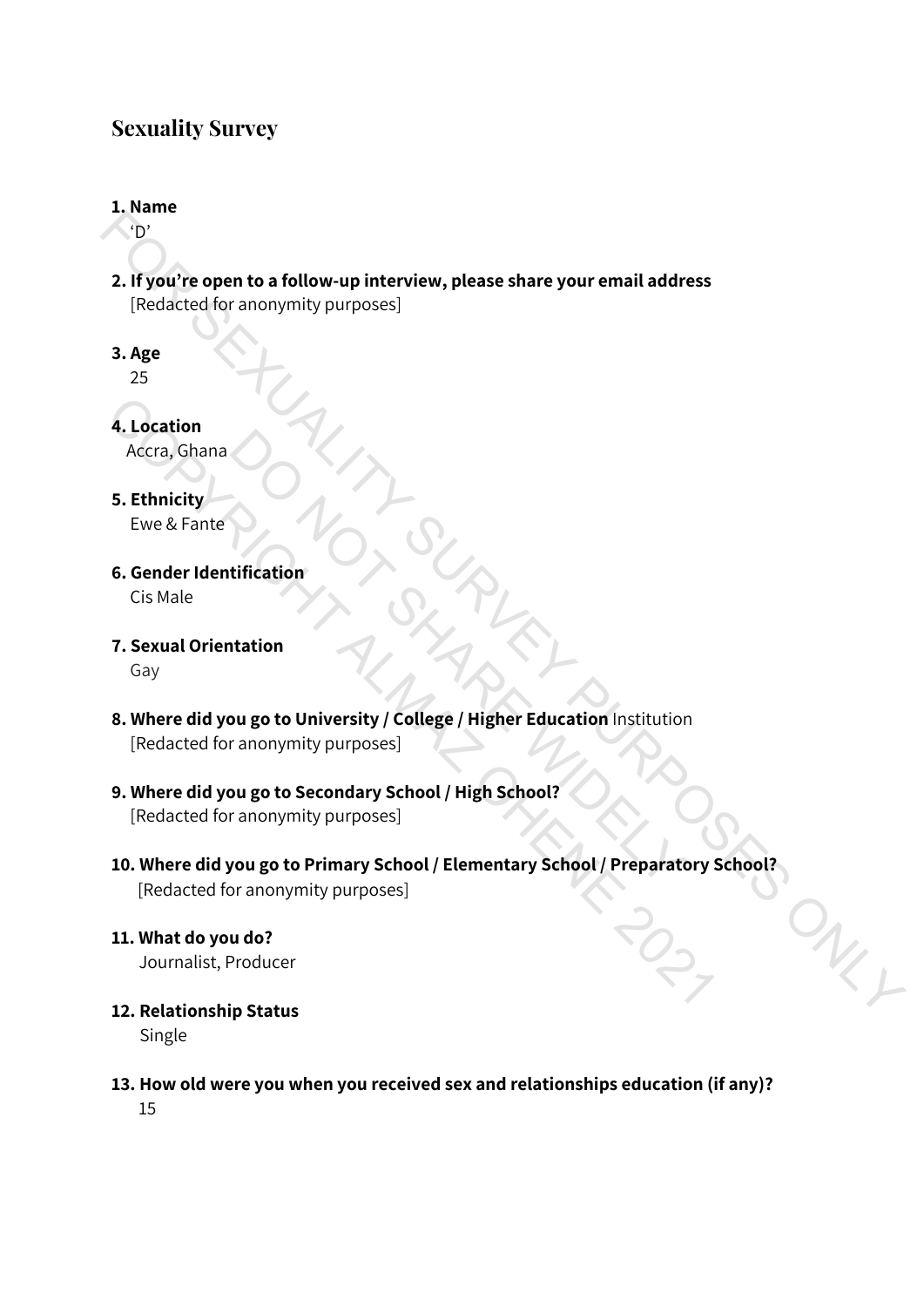**14. Is there anything you can remember that sparked your sexual / intimate desires? dfd e.g. a certain person / a film / a song / an advert?**

Shirtless Male models on magazine covers, classmates

- **15. Roughly, at what age were you when this happened and how did it feel?**
- **16. How old were you when you had sex with someone else for the first time?** 19
- **17. How many significant relationships have you been in? (if a casual sexual dfdfarrangement was significant to you in some way, please do include those types of dfdfrelationships here!)? Dfdf**3
- **18. Do you have guilt or shame around desire / sex / pleasure? Please explain why /**  why not?

No. Sex and sexual desire are 100% natural.

**19. Do you enjoy sex?** Yes

6

- **20. Please can you explain your answer to the above question** I approach it unapologetically, and choose my sexual partners according to my sexual **vxx**needs/preferences
- **21. If your answer to question 19. was "No", what is stopping you from enjoying sex?** N/A
- **22. How do you think your own sexuality is perceived by others (e.g. do you think**  people perceive you as a sexual being? Do you think people see you as someone who is / isn't very into sex?) I can't tell 15. Roughly, at what age were you when this happened and how did it feel?<br>
FOR SHOW of Were you when you had sex with someone else for the first time?<br>
17. How many significant relationships have you been in? (if a casual e guilt or shame around desire / sex / pleasure? Please ex<br>sexual desire are 100% natural.<br>Do sex?<br>you explain your answer to the above question<br>it unapologetically, and choose my sexual partners accordinarences<br>wer to que The relationships here!)?<br>
The lationships here!)?<br>
3<br>
18. Do you have guilt or shame around desire / sex / pleasure? Please explantly ont?<br>
20. Sex and sexual desire are 100% natural.<br>
19. Do you enjoy sex?<br>
20. Please ca
	- **23. Have you ever taken steps to gain more of an insight into your sexuality?** N<sub>o</sub>
	- **24. If your answer to question 23. was "Yes" how useful was this?**  N/A
	- **25. Do you have children?**

No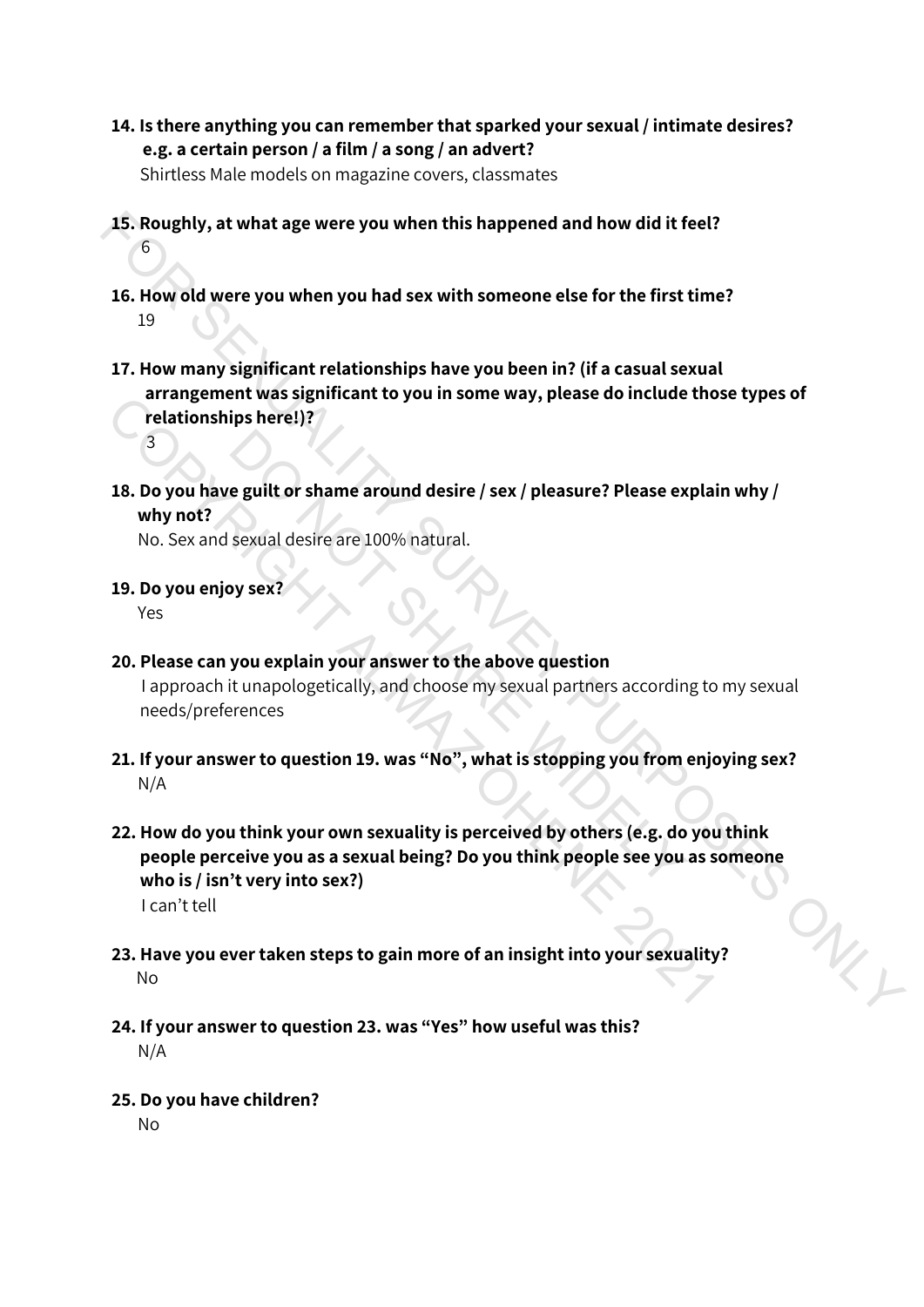**26. If your answer to question 25. was "Yes", at what age did you first speak to them vxxabout sex and relationships (if at all)?**

N/A

**27. If your answer to question 25. was "No", do you think you'd like children in the**  future?

Yes. I like to nurture. I want to create more love and bonding

**28. Do you support compulsory sex and relationships education? Why? / Why not? NB. vxxThe 'Relationships and sex education (RSE) and health education' curriculum vxxbecame compulsory for all schools in the UK from September 2020.**  27. If your answer to question 25. was "No", do you think you'd like children in the<br>
Circle Tuture?<br>
Circle Tuture Pure in the three inversions and the control over and bonding<br>
28. Do you support compulsory sex and relat

 Yes. It is a fundamental right to have education in such a significant aspect of your existence and that of those around you. Nothat of those around you.<br>
Comments that come to mind? Do share!<br>
Change of the comments of the comments of the comments of the comments of the comments of the comments of the comments of the comments of the comments of Free the communitating that of those education in such a significant aspect existence and that of those around you.<br>
29. Any other comments that come to mind? Do share!<br>
Good work!<br>
COPY AND COPY AND CONSIDER AND CONSIDER

# **29. Any other comments that come to mind? Do share!**

Good work!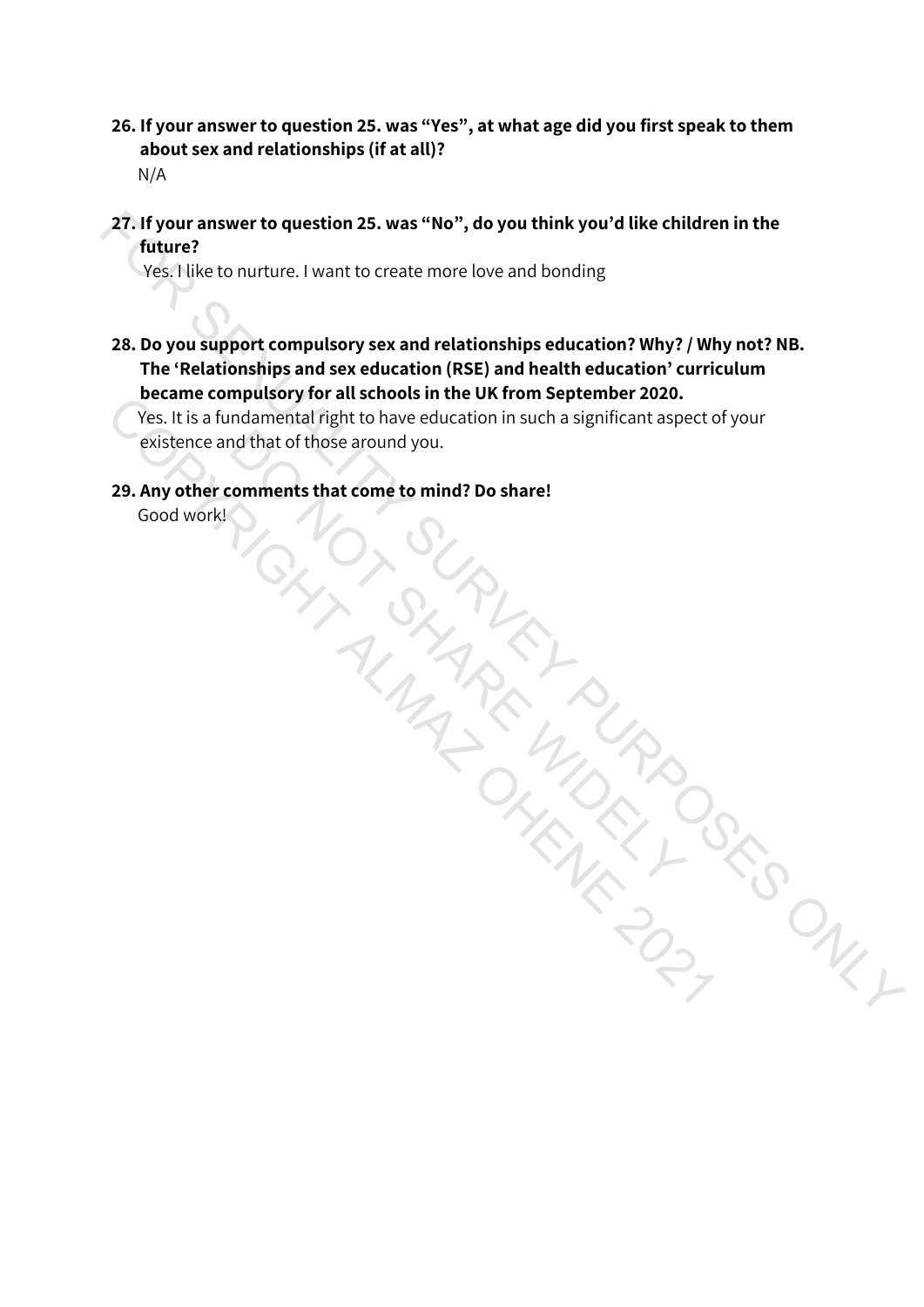### **1. Name**

 $\left( K\right)$ 

- **2. If you're open to a follow-up interview, please share your email address** [Redacted for anonymity purposes]
- **3. Age**

54

**4. Location**

Dublin, Ireland

**5. Ethnicity**

Irish

- **6. Gender Identification** Female
- **7. Sexual Orientation** Straight
- **8. Where did you go to University / College / Higher Education** Institution [Redacted for anonymity purposes] d<br>
We diffication<br>
Du go to University / College / Higher Education Institution<br>
Tranonymity purposes<br>
Du go to Secondary School / High School?<br>
Tranonymity purposes<br>
Du go to Primary School / Elementary School / Preparato

# **9. Where did you go to Secondary School / High School?**

[Redacted for anonymity purposes]

**10. Where did you go to Primary School / Elementary School / Preparatory School?** [Redacted for anonymity purposes] Recorded to a follow-up interview, please share your email address<br>
FRedacted for anonymity purposes]<br>
3. Age<br>
5. Ethnicity<br>
5. Ethnicity<br>
1. Location<br>
1. Dublis, Ireland<br>
5. Ethnicity<br>
1. Sexual Orientation<br>
1. Sexual Ori 4. Location<br>
Dublin, Ireland<br>
5. Ethnicity<br>
Irish<br>
6. Gender Identification<br>
Female<br>
7. Sexual Orientation<br>
Straight<br>
8. Where did you go to University / College / Higher Education Institution<br>
[Redacted for anonymity purp

# **11. What do you do?**

Fashion/homemaker

**12. Relationship Status**

Married 29 years

**13. How old were you when you received sex and relationships education (if any)?**

v 15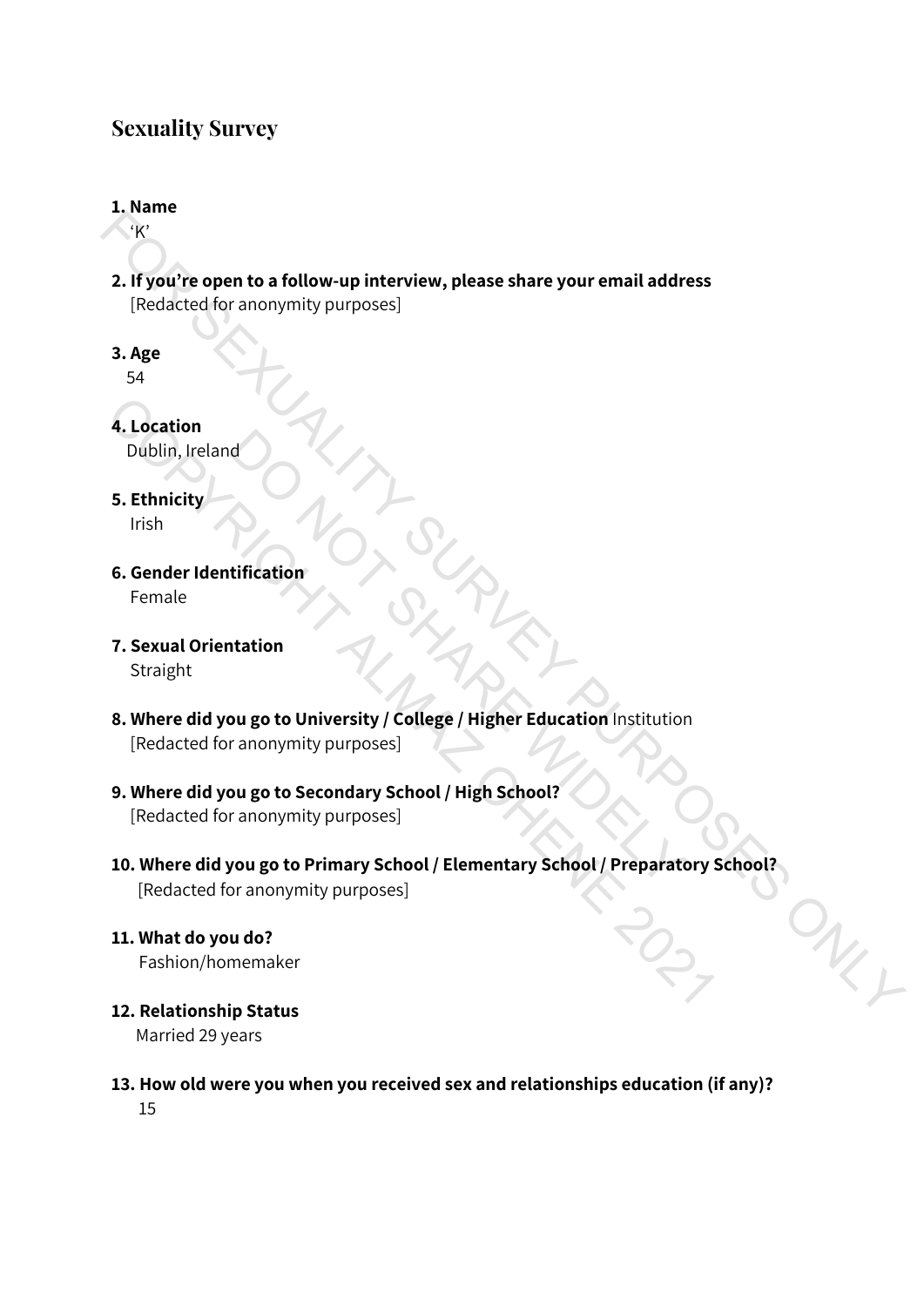- **14. Is there anything you can remember that sparked your sexual / intimate desires? dfd e.g. a certain person / a film / a song / an advert?** Jimmy Osmond
- **15. Roughly, at what age were you when this happened and how did it feel?** 10 years. Aroused
- **16. How old were you when you had sex with someone else for the first time?** 17
- **17. How many significant relationships have you been in? (if a casual sexual dfdfarrangement was significant to you in some way, please do include those types of dfdfrelationships here!)?**  $\overline{2}$ 15. Roughly, at what age were you when this happened and how did it feel?<br>
10 years. Aroused<br>
16. How old were you when you had sex with someone else for the first time?<br>
17. How many significant relationships have you be
	- **18. Do you have guilt or shame around desire / sex / pleasure? Please explain why /** why not?

No because it's a natural instinct

- **19. Do you enjoy sex?** Yes
- **20. Please can you explain your answer to the above question** Yes because orgasms are amazing and I have a very generous lover
- **21. If your answer to question 19. was "No", what is stopping you from enjoying sex?** N/A
- **22. How do you think your own sexuality is perceived by others (e.g. do you think** people perceive you as a sexual being? Do you think people see you as someone who is / isn't very into sex?) e guilt or shame around desire / sex / pleasure? Please ex<br>it's a natural instinct<br>by sex?<br>you explain your answer to the above question<br>e orgasms are amazing and I have a very generous lover<br>wer to question 19. was "No", COPYRIGHT ALMAZ OHENE 2021

I think I am not perceived as a sexual person because I've kept my sexual life very private

- **23. Have you ever taken steps to gain more of an insight into your sexuality?** N<sub>o</sub>
- **24. If your answer to question 23. was "Yes" how useful was this?** N/A
- **25. Do you have children?**

Yes

**26. If your answer to question 25. was "Yes", at what age did you first speak to them vxxabout sex and relationships (if at all)?**